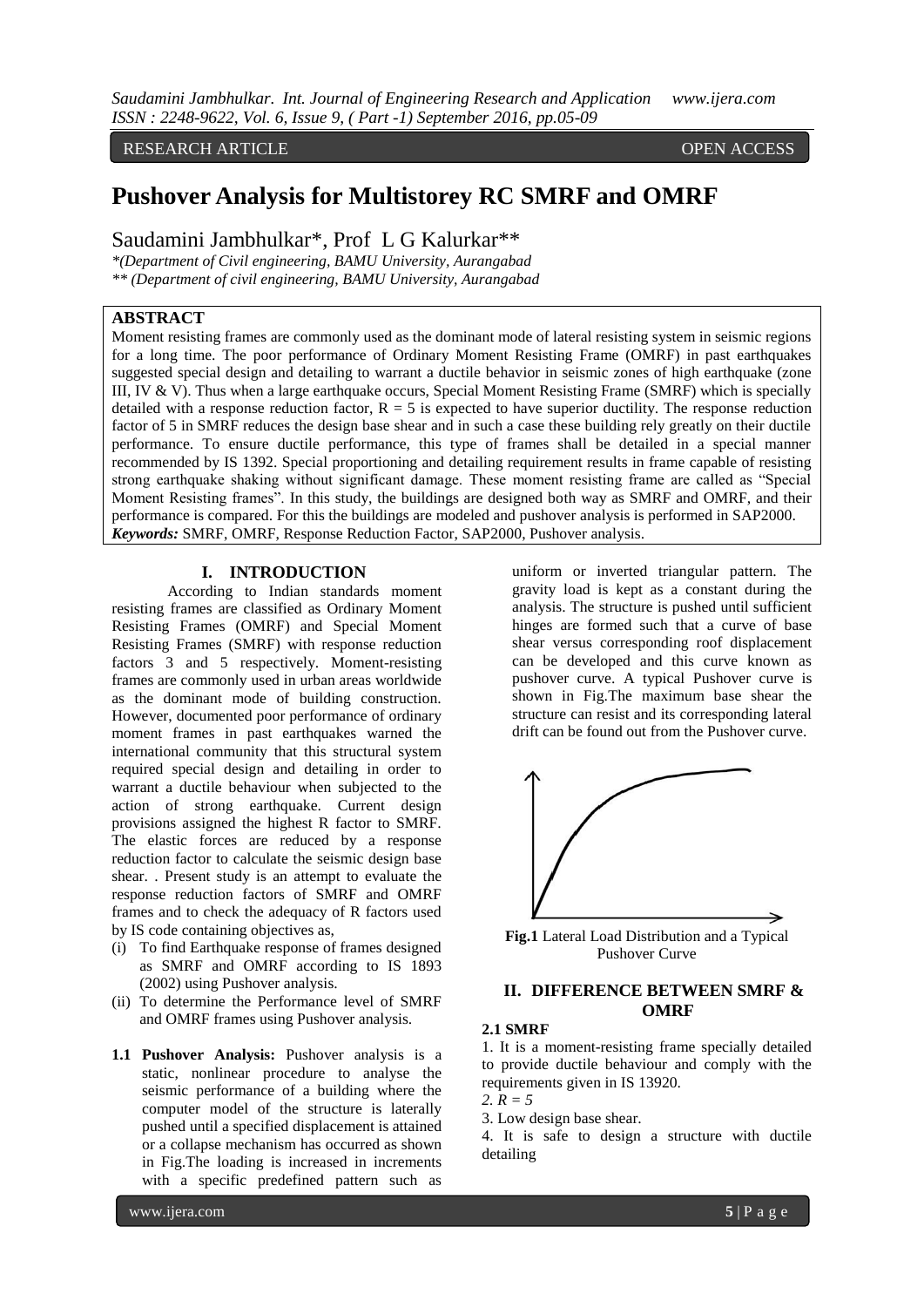### **2.2 OMRF**

1. It is a moment-resisting not meeting special detailing requirement for ductile behaviour.

 $2 R = 3$ 

3. High design base shear

4. It is not safe to design a structure without ductile detailing.

# **III. PROBLEM STATEMENT**

The models have been prepared by varying the following parameters

- 1. No. of storeys,
- 2 .type of support,
- 3. type of frame bare/with infill and
- 4. design of frame OMRF/SMRF

### **3.1 Seismic Data:**

As per IS 1893-2002 part-Seismic Zone: V Zone factor (Z): 0.36 Response reduction factor (R): 5 for SMRF

: 3 for OMRF

Importance factor (I): 1 Soil Type: Medium Damping: 5% Frame type: SMRF and OMRF

### **3.2 Material Property***:*

*Concrete:* Compressive strength of concrete: 25 N/mm<sup>2</sup> Poisson's ratio: 0.2 Density:  $25$  kN/m<sup>3</sup> Modulus of Elasticity: 5000 √fck  $: 25000$  N/mm<sup>2</sup> *Steel:* HYSD reinforcement of grade Fe 415 confirming to IS: 1786 is used throughout.

### **IV. MODELLING**

Computer modeling of the building is performed using the finite element softwareSAP-2000 (nonlinear version). R.C Buildings of different storey are modeled as beam-column building composed of columns, beams. The columns are assumed to be fixed/Hinged at their base. A detailed two-dimensional model is employed for Pushover analysis. The 2D models of buildings are created using SAP-2000. This software is able to represent material nonlinearity of frame elements to model yielding and post yielding behavior through plastic hinges. Default hinges properties are based on Federal Emergency Management Agency (FEMA-273) criteria.



**FIG.2** PICTURE OF 5S8B OMRF (5 STOREY 8 BAY OMRF)



The figure shows the pushover curved of 5S8B bare frames designed as both SMRF and OMRF with fixed support conditions. 5S8B frame designed as OMRF exhibit a higher capacity of base shear and lower displacement than that of 5S8B SMRF framed.



The figure shows the pushover curved of 5S8B bare frames designed as both SMRF and OMRF with hinged support conditions. Initially, in both the frames, base shear increases linearly with the roof displacement but 5S8B OMRF yields very much later than SMRF. The 5S8B frame designed as OMRF exhibit a higher capacity of base shear than that of 5S8B SMRF frame. But, the displacement of SMRF is more than OMRF.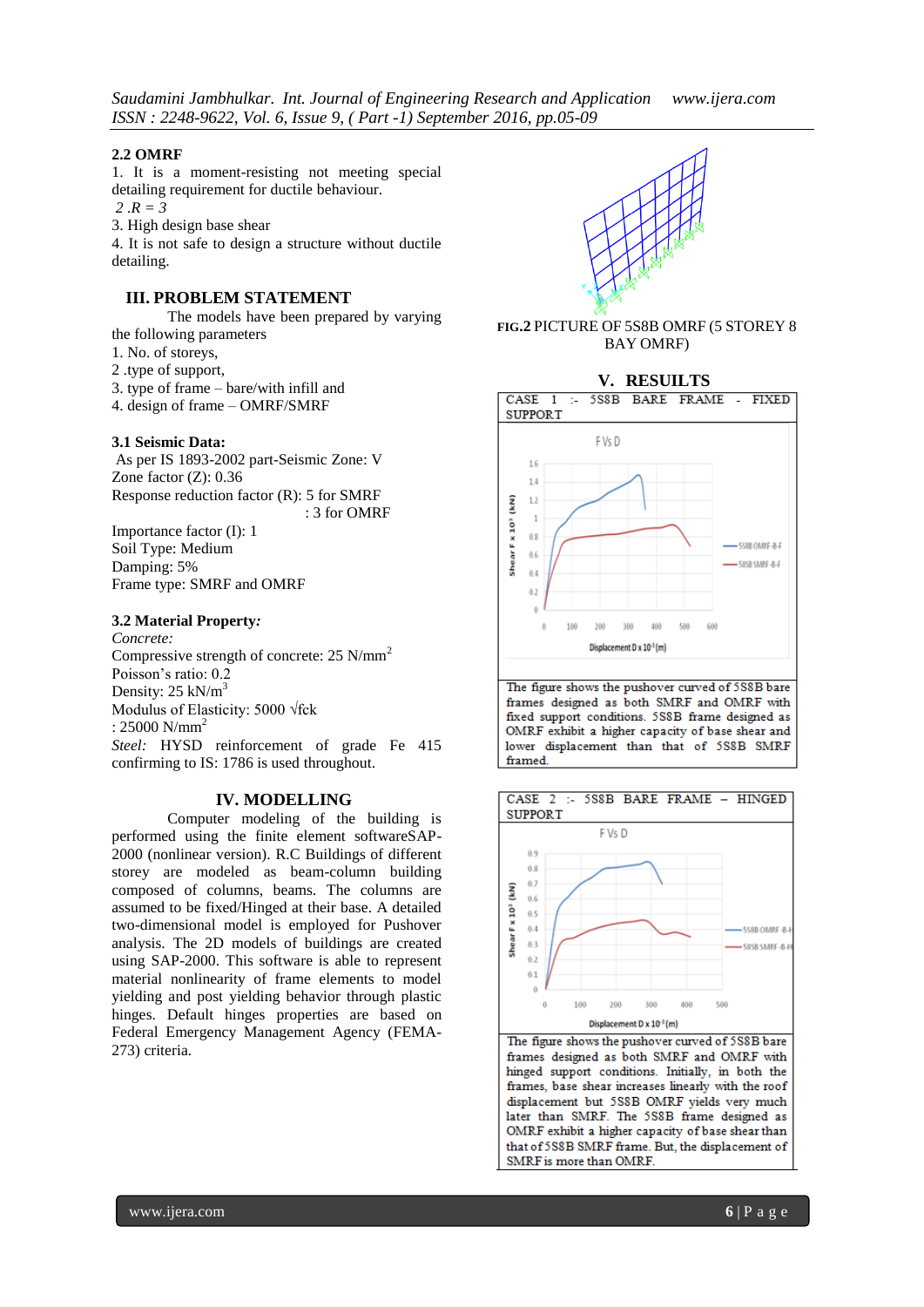*Saudamini Jambhulkar. Int. Journal of Engineering Research and Application www.ijera.com ISSN : 2248-9622, Vol. 6, Issue 9, ( Part -1) September 2016, pp.05-09*



frames designed as both SMRF and OMRF with fixed support conditions. Initially, in both the frames, base shear increases linearly with the roof displacement but 7S8B OMRF yields very much later than SMRF. The 7S8B frame designed as OMRF exhibit a higher capacity of base shear than that of 7S8B SMRF frame.



The figure shows the pushover curved of 7S8B bare frames designed as both SMRF and OMRF with hinged support conditions. The Base shear capacity of 7S8B OMRF is thrice that of 7S8B SMRF. But, the displacement of SMRF is more than OMRF.





bare frames designed as both SMRF and OMRF with hinged support conditions. The Base shear capacity of 9S8B OMRF is four times that of 9S8B SMRF. But, the displacement of SMRF is more than OMRF.



bare frames designed as both SMRF and OMRF with fixed support conditions. Initially, in both the frames, base shear increases linearly with the roof displacement but 11S8B OMRF yields very much later than SMRF. The 11S8B frame designed as OMRF exhibit a higher capacity of base shear than that of 11S8B SMRF frame



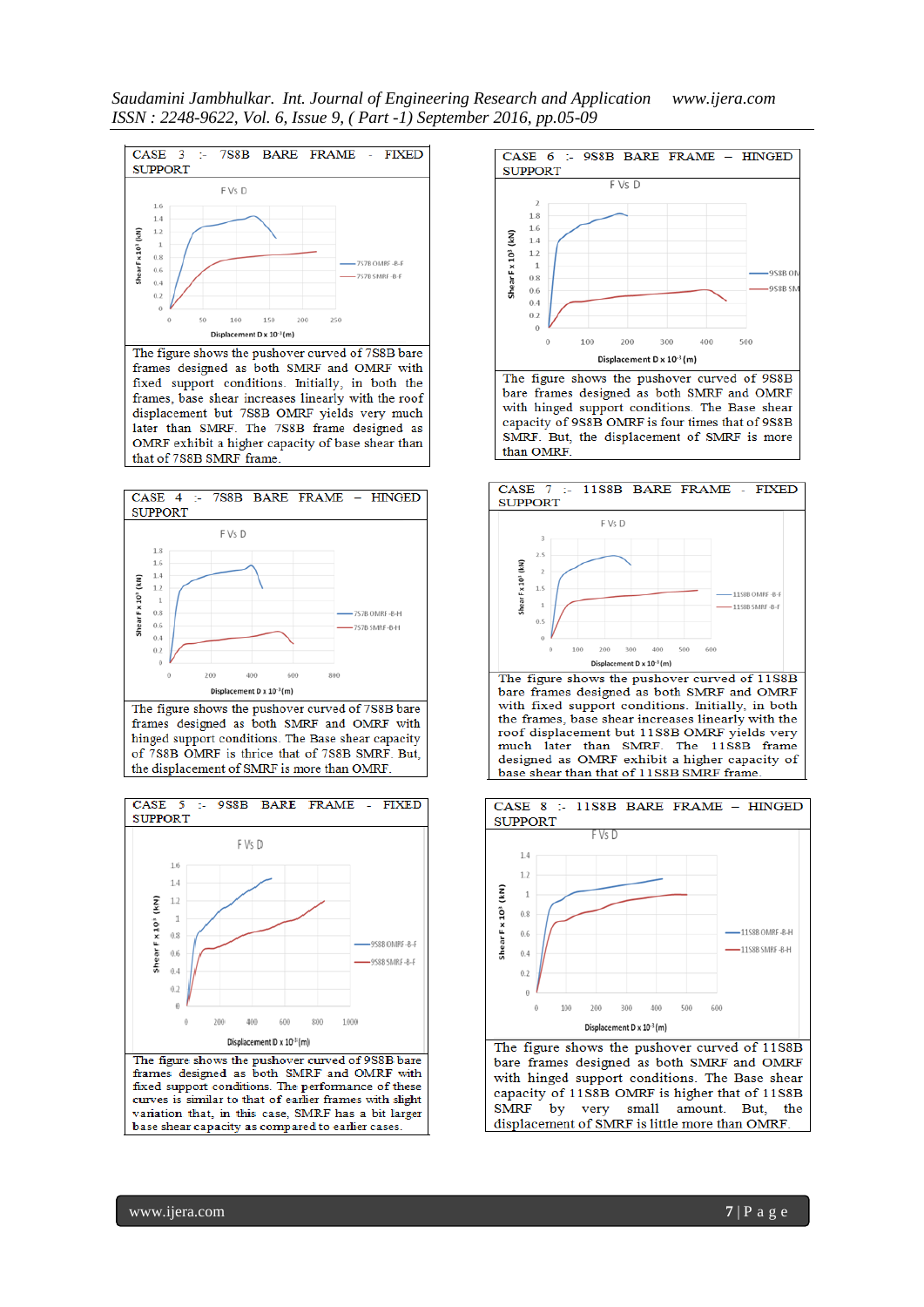







 $0.5$ 

 $\boldsymbol{0}$ 

www.ijera.com **8** | P a g e